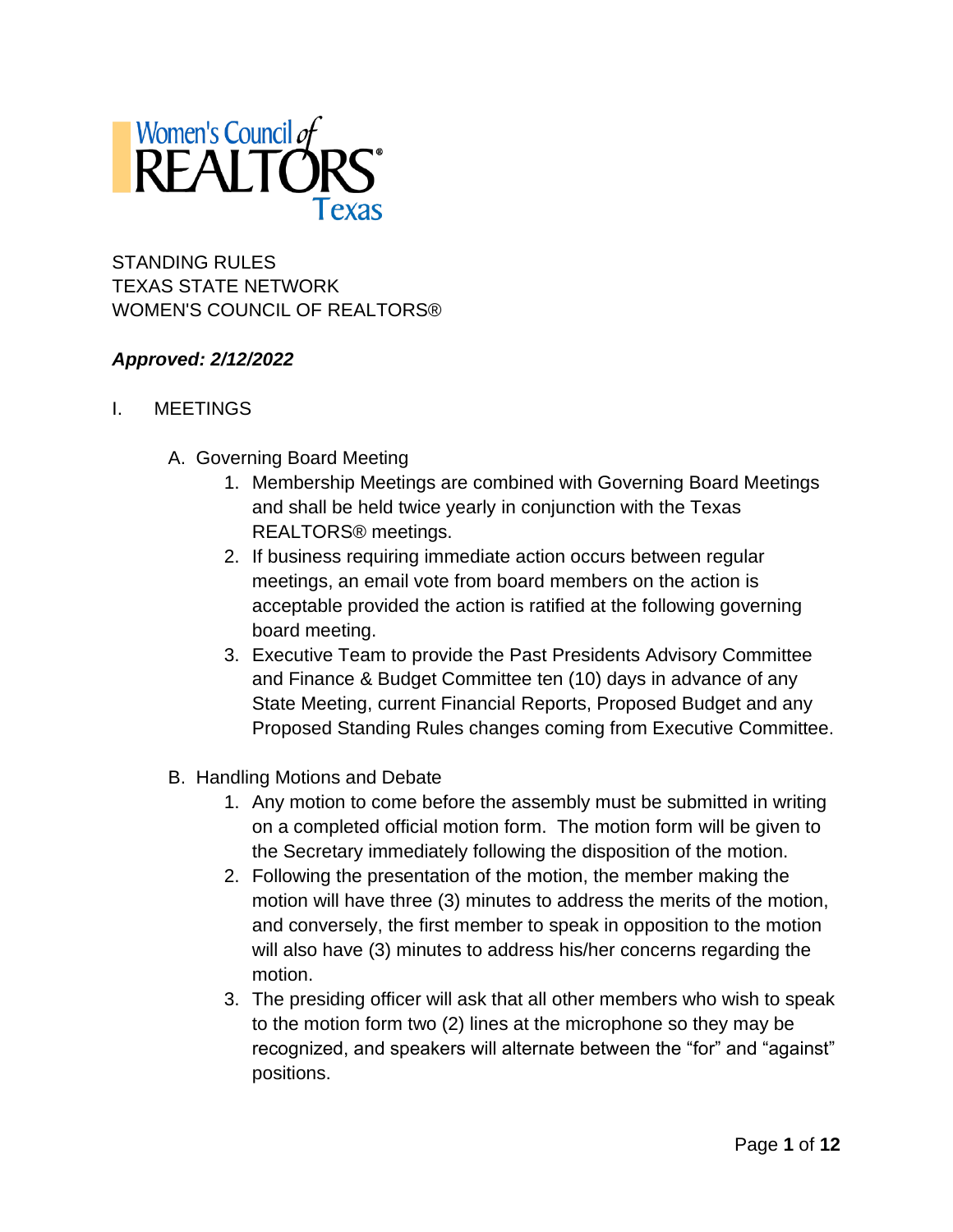- a. In the case of a "virtual meeting", the member wishing to speak will use the "raise hand feature" and type in the chat their desire to speak for or against the position.
- 4. All those who wish to be heard following the initial speakers will have one (1) minute to address their position.
- 5. All those who wish to be heard a second time will have that opportunity, but only after those who wish to speak for the first time have done so.
- 6. Second addresses, which will be a member's final opportunity to speak, will also be limited to one (1) minute.
- 7. A Sergeant-at-arms will be appointed by the President prior to the meeting to assist with preserving order. Any member who is out of order will be encouraged by the President to follow the rules of debate. Members who are continually out of order could be expelled from the meeting after two reprimands.

# II. ELECTIONS AND OFFICER QUALIFICATIONS

Annual Elections of the following years Officers shall be held during the Texas REALTORS® Annual Conference. When an in-person election meeting is not possible during Texas REALTORS® Annual Conference, this meeting can be conducted virtually and on a different day.

A. Leadership Team Officer Qualification

Members nominated for Leadership Team, should have a significant combination of the following experiences: (1) have held membership in The Network for at least five consecutive years; (2) have chaired a State Committee or Project Team; (3) be an Active member in good standing at the time of the nomination and election (4) have served as Local President or a Member at Large and either District Vice President or Governor; (5) have the Performance Management Network designation; (6) have attended 3 of the last 4 State meetings as well as have attended 2 of the last 4 National Meetings; (7) have leadership experience from another association or professional organization which will also be considered; (8) President-elect nominee(s) should have served as State Treasurer or have a substantial amount of accounting or financial background or treasury experience from another association or professional organization.

B. State Liaison Qualification

Members considered for State Liaison should have a significant combination of the following experience: (1) have held membership in The Network for at least three consecutive years; (2) have served on the State Network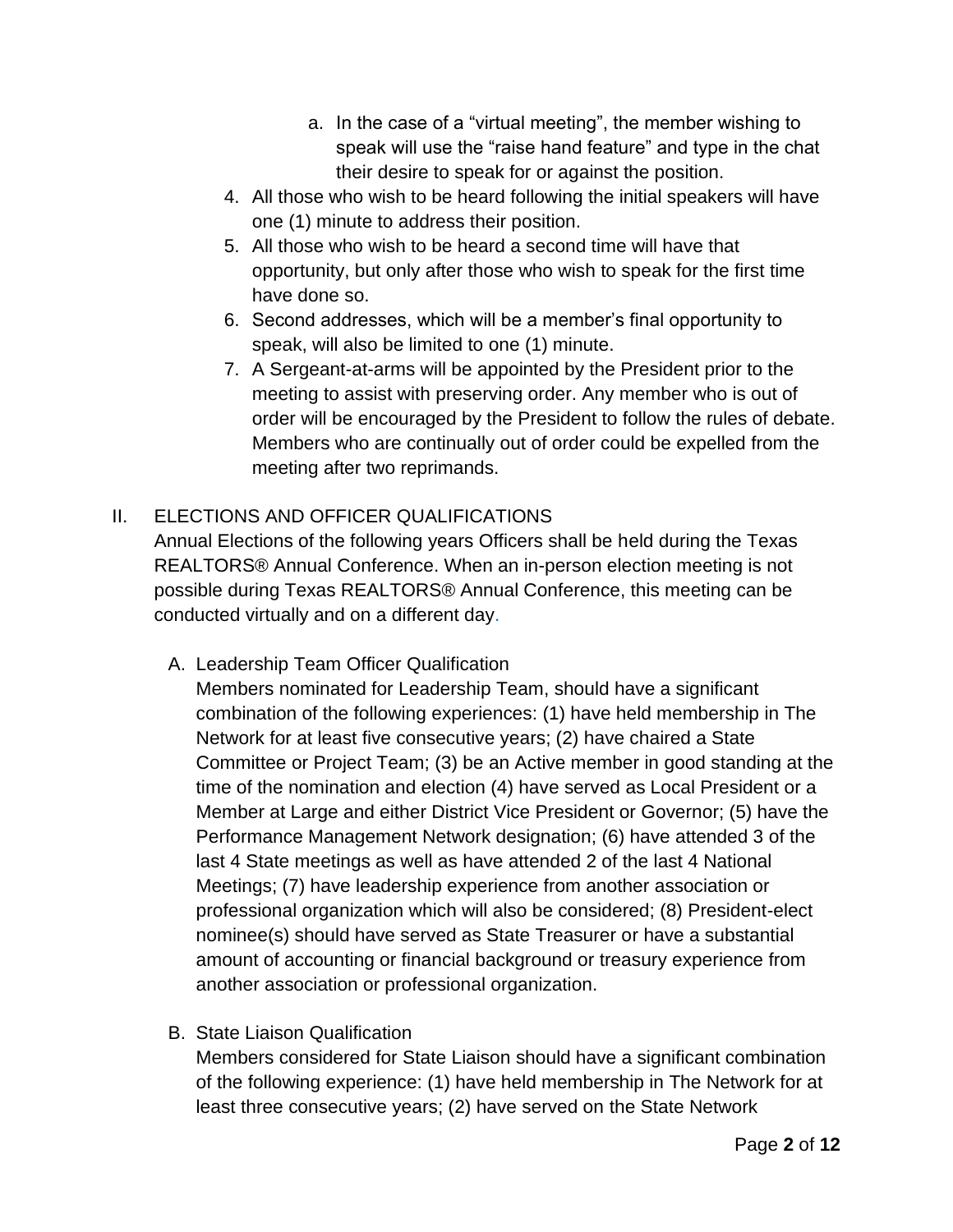Governing Board in a capacity other than Local Network President (e.g. State Committee Chair or State Project Team Leader); (3) be an Active member in good standing at the time of the nomination and election; (4) have served as Local President or as a Member at Large (or equivalent leadership experience) and has an understanding of the current local network minimum standards; (5) be a candidate for, or hold, the Performance Management Network designation; (6) have attended 3 of the last 4 state meetings as well as have attended 2 of the last 4 National Meetings; (7) have attended Leadership Training (any credible source); (8) have attended Network Operation Session at a National Meeting; (9) have leadership experience from another association or professional organization which will also be considered.

C. District Vice-President Qualification

Members nominated for District Vice President should have a significant combination of following experience: (1) have held membership in The Network for at least two consecutive years; (2) have served on a state committee; (3) be an Active member in good standing at the time of the nomination and election; (4) have served as Local President, Member at Large; or Membership Director (5) be a candidate for or hold the Performance Network Management designation; (6) have attended 2 of the last 4 State Meetings and attended 1 of the last 4 National Meetings; (7) have leadership experience from another association or professional organization which will also be considered.

- D. Nominees shall sign a Consent to Serve form after reading the job description of the position for which they have been nominated.
- E. The order of Elections shall be: President-elect, First Vice President, Treasurer and District Vice Presidents.
- F. Results of each election will be posted in the meeting minutes.

### III. TREASURY

A. The Network shall maintain 2 (two) General Checking Accounts. One account is for "Odd" Years and the other for "Even" Years allowing each year to begin prior to the completion of the audit of the previous year. The balance of each account shall not drop below \$3500 at the end of each year.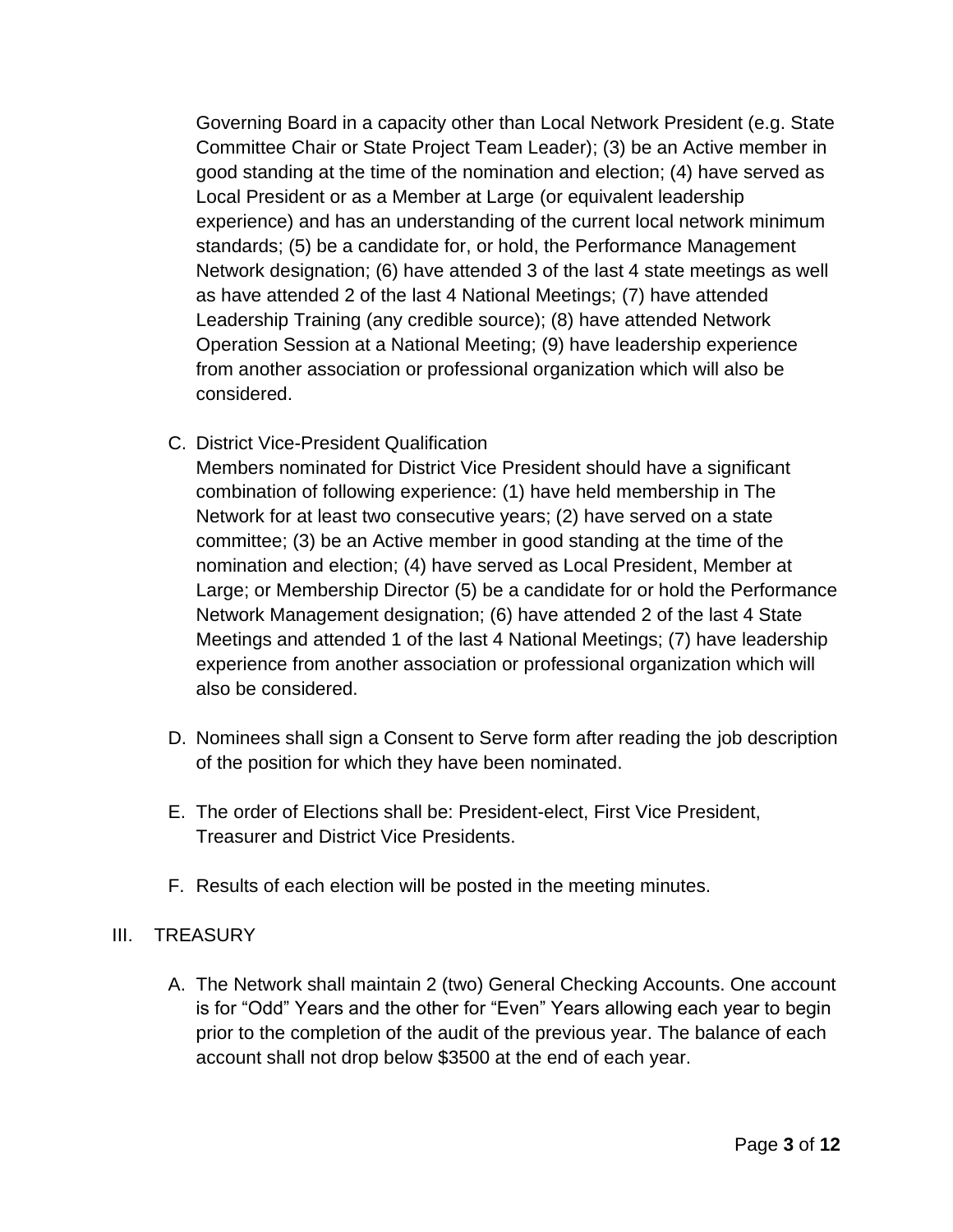- B. The Network shall maintain a third account named "Transfer Account". The purpose of this account is for processing third party payments. The "Transfer Account" will maintain a \$100 balance at all times.
- C. The Network shall maintain 3 (three) reserve accounts to be called General Reserve, Education Reserve and National Reserve.

All reserve account balances in total will not exceed twice the annual budget at any time as provided by IRS 501(c) 6 Not-for-Profit guidelines.

- 1. General Reserve-to-be used only in the event of emergency unbudgeted expenditures.
	- a. 20% of any funds remaining in the checking account at the end of the year in excess of \$3,500 shall be deposited into the General Reserve Account until the account of \$150,000 has been reached.
	- b. Authority to expend these funds or to change these allocations requires ⅔ vote of the members present and voting at the Meeting.
- 2. Education Reserve-to-be used for funds to provide all items pertaining to education and training.
	- a. At least 2% of all dues collected shall be deposited into the Education Reserve Account until the account balance of \$100,000 has been reached.
	- b. 80% of any funds remaining in the checking account at the end of a calendar year in excess of \$3500 shall be deposited into the Education Reserve Account until the balance of \$100,000 has been reached.
	- c. Each year, a total of up to \$5,000 may be allocated from the Education Reserve to fund:
		- i. An educational offering at either of the two state meetings or during the Leadership Orientation meeting. If any money is generated by the education offering(s), over and above the cost of same, the net proceeds will be deposited back into the Education Reserve to keep it viable for future Women's Council members.
		- ii. Money will only be transferred from the Education Reserve as actually needed in any given year and any unused portion will be deposited back into the Education Reserve.
	- d. Authority to expend these funds or to change these allocations requires a ⅔ vote of the members present and voting at the Meeting.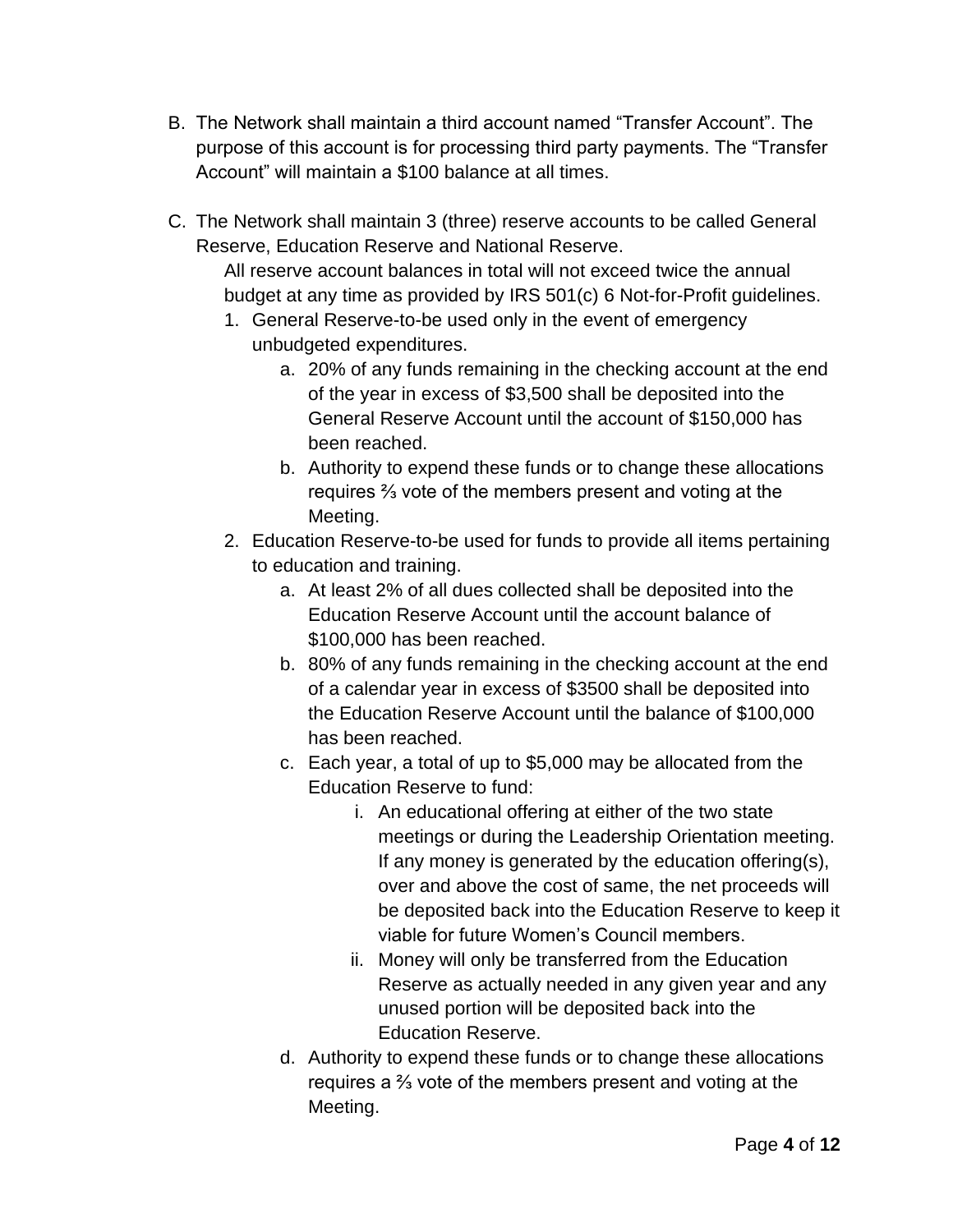- e. A discretionary Scholarship Fund to be established to provide funding of up to \$1,000 per year to enable struggling Networks to attend Leadership Orientation. Money will only be transferred from the Education Reserve as actually needed in any given year and any unused portion will be deposited back into the Education Reserve. Selection of Networks to receive the scholarship(s) would be at the discretion of the Leadership Team.
- 3. National Reserve includes the National Future Leadership Reserve and National Inaugural Reserve subaccounts.
	- a. National Future Leadership Reserve-to be used to partially support members serving in National Women's Council of REALTORS® capacities.
		- i. At least 3% of all dues collected shall be deposited into the National Future Leadership Reserve Account. The Leadership Identification and Development Committee shall determine the allocation of the money each year based on the total number of members serving and the cost of service.
		- ii. Authority to expend these funds or to change these allocations requires a vote of governing board members present and voting at the Meeting.
	- b. National Inaugural Reserve-to be used for a National Inaugural when we have an Incoming National President from Texas.
		- i. Each year \$5,000 shall be budgeted and placed into the National Inaugural Reserve Account until the account balance of \$30,000 has been reached.
		- ii. Authority to expend these funds or to change these allocations requires a 2/3 vote of the members present and voting at the Meeting.
- D. Orientation Net Income

Net Orientation income will be transferred to the following year's Annual Strategic Partner income line item.

E. Debit Card

Only the President, President-elect and Treasurer are issued a debit card with a limit not to exceed \$1,000.00 per expenditure without Leadership Team approval. Receipts must be submitted to Treasurer and the Leadership Team via email within 24 hours of expenditure on Debit Card.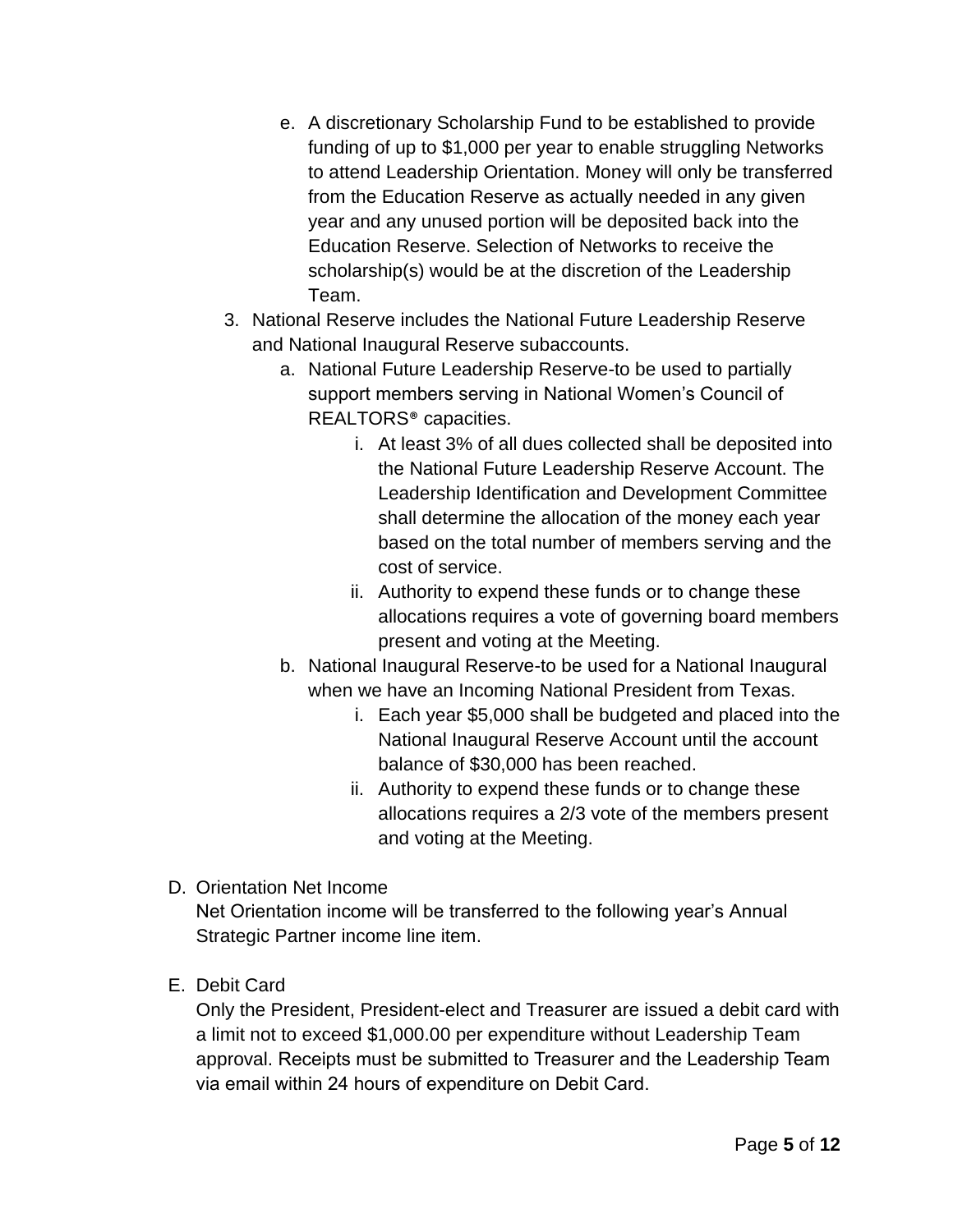### IV. INSTALLATION OF OFFICERS

#### A. Arrangements

The incoming President, along with the committee, shall make arrangements for the Installation of Officers. The Incoming President shall select the Installing Officer(s) and Master of Ceremonies. Installation shall be held during the Texas REALTORS® Winter Meeting. Installation for the 2023 Women's Council State Officers will take place at Leadership Orientation on October 7, 2022, instead of at the 2023 Texas REALTORS® Winter Meeting.

#### B. President's Pendant

The outgoing President shall have the duty of obtaining the incoming President's Pendant at The Network's expense not to exceed \$700.

#### C. Outgoing President's Plaque/Gift

The incoming President shall obtain a plaque and/or gift for the outgoing President, at The Networks expense, not to exceed \$500.

### D. Finances

The funds obtained for the Installation ceremony shall be sufficient to cover all of the expenses including luncheon expense for invited guests and dignitaries.

### V. OBLIGATIONS

Strict adherence to the "Consent to Serve", "Funding Disclosure" & "Confidentiality Agreement" as well as use of best judgment and ability, conforming to the bylaws of the Women's Council of REALTORS®, observing and enforcing at all times the Code of Ethics of the REALTORS®, supporting at all times the activities and goals of the Women's Council of REALTORS®. Noncompliance may result in disciplinary action, not limited to removal from position.

#### A. Officers

Officers shall perform all duties set forth for them in the Bylaws, Standing Rules and the Policy and Procedure Manual. Submits written reports to Leadership Team within 30 days after meetings, conferences and visits. Should attend Texas REALTORS® welcome reception, installation, regional caucus and committee meetings that do not conflict with Women's Council meetings.

The Officers shall include:

- a. President
- b. President-elect
- c. First Vice President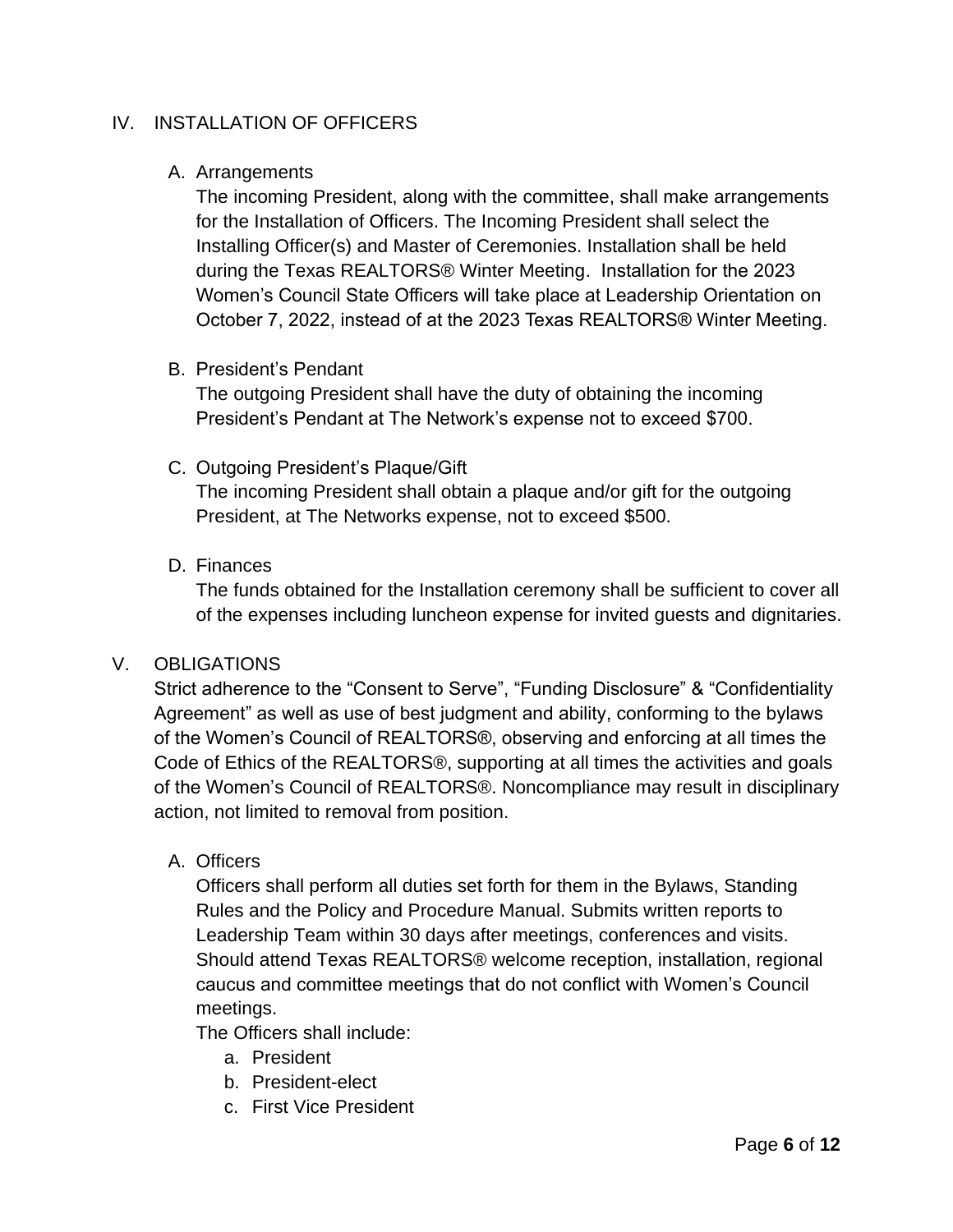- d. Treasurer
- e. District Vice-Presidents
- f. State Liaison (appointed by the President)
- B. Leadership Team
	- 1. The President serves as Chair of the Leadership Team which consists of the President, President-elect, First Vice President, Treasurer, and State Liaison. The Parliamentarian serves in an advisory capacity.
	- 2. Meets at least three times a year and additionally at the call of the President or upon request of any three of its members.
	- 3. Conducts the necessary business of the Network between Board meetings in accordance with Governing Board's approval.
	- 4. Three members of the Leadership Team shall constitute a quorum.
	- 5. Develops new programs and reviews existing ones for the purpose of better serving the Membership on all levels.
	- 6. Determines the number of District Vice Presidents each year and establishes the district boundaries. (recommended to have 1 for every 3 networks in the state).
	- 7. Submits to the Marketing Committee all information or systems, related to development and/or training to be posted to the website within 7 days of receipt.
	- 8. Timely reviews Governing Board Meeting minutes and submits to Minutes Review Committee after each meeting.
- C. Presidential Advisor(s)

This (these) position(s) is (are) appointed by the President and the duties are found in the Policy and Procedure Manual.

### D. Standing Committees

The duties of the Standing Committees are found in the Policy and Procedure Manual.

The standing committees include:

- 1. Finance and Budget
- 2. Leadership Identification and Development
	- a. Consists of Texas members including the following: four Past State Presidents, Past National Presidents residing in Texas, State Liaison, any member(s) serving on the National Executive Committee and six General Members (excluding any Past Presidents). All members must have attended a minimum of 3 of the last 4 State Meetings and a minimum of 1 of the last 3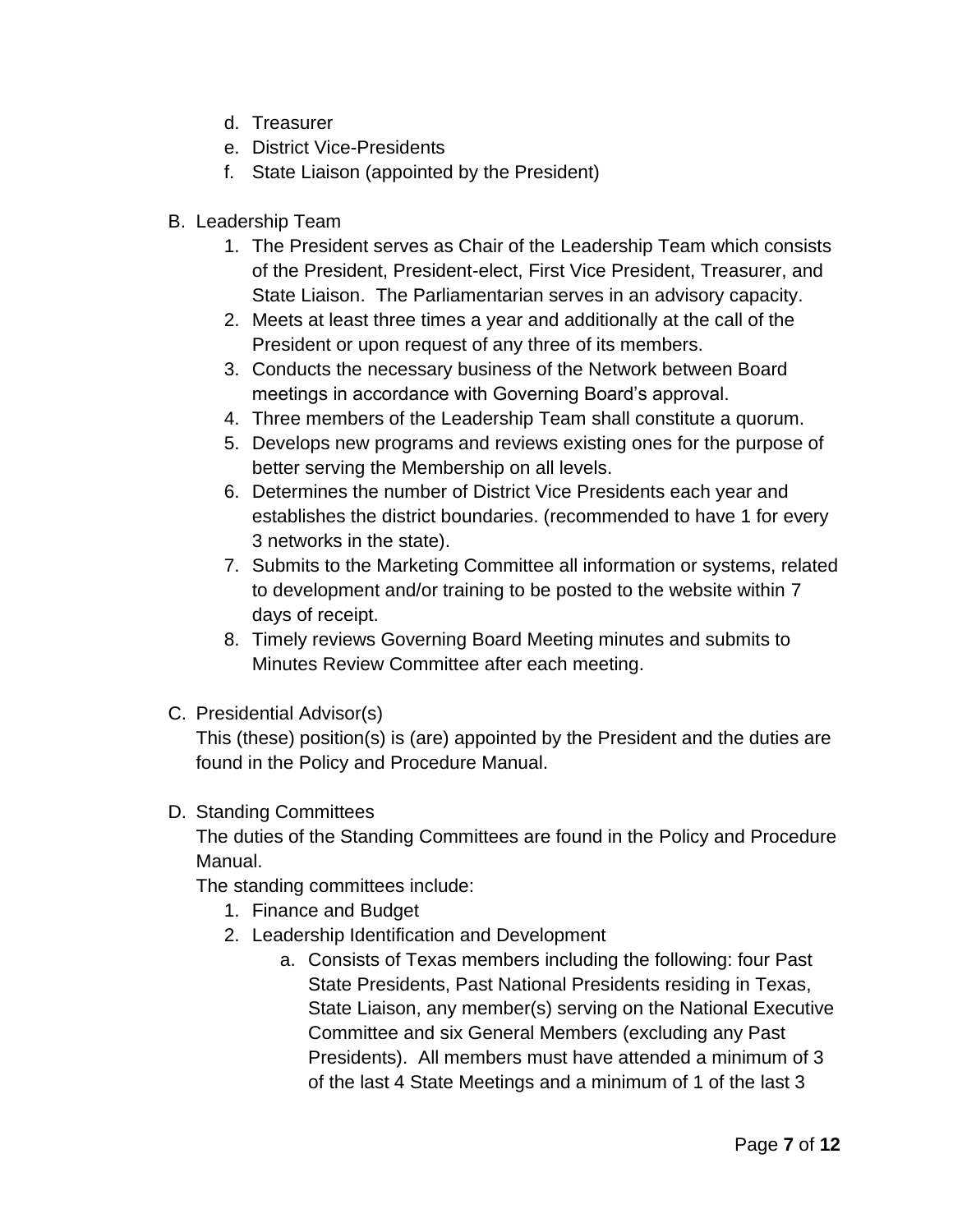National Women's Council meetings and attended a minimum of 1 of the last 2 State Leadership Orientation Meetings.

- b. All members serve two-year staggered terms, except the State Liaison and National Executive Committee member(s) who shall only serve in the year(s) they hold these positions.
- c. The Incoming State President shall appoint two qualified Past Presidents, and three qualified General Members to serve on the following year's committee. The newly elected Presidentelect shall then designate a Vice Chair from all qualified appointees (per paragraph d below) immediately following the election.
- d. Chair and Vice Chair must have served as State President.
- 3. Past Presidents Advisory
- 4. Strategic Planning
- 5. Nominating

All Committee Chairs for the current year are to be ratified at the Winter Meeting and shall present a report at the Governing Board Meetings, as necessary. A copy of this report and meeting sign in sheets shall be submitted to the First Vice President two weeks prior to the meeting. A copy of the year-end report and any Committee materials shall be passed to the incoming Chair.

Submits proposed Standing Rules changes to Bylaws Project Team for review prior to Bylaws Project Team meetings.

Incoming Chairs shall notify the President of the names of members who will serve on their Committee.

### E. Project Teams

All Project Team Leaders for the current year are to be ratified at the Winter Meeting, and Project Team Leaders shall present a report at the Governing Board Meeting, as necessary. A copy of this report and meeting sign in sheets shall be submitted to the First Vice President prior to the meeting. A copy of the year-end report and any Project Team materials shall be passed to the incoming Team Leader.

Submits proposed Standing Rules changes to Bylaws Project Team for review prior to Bylaws Project Team meetings.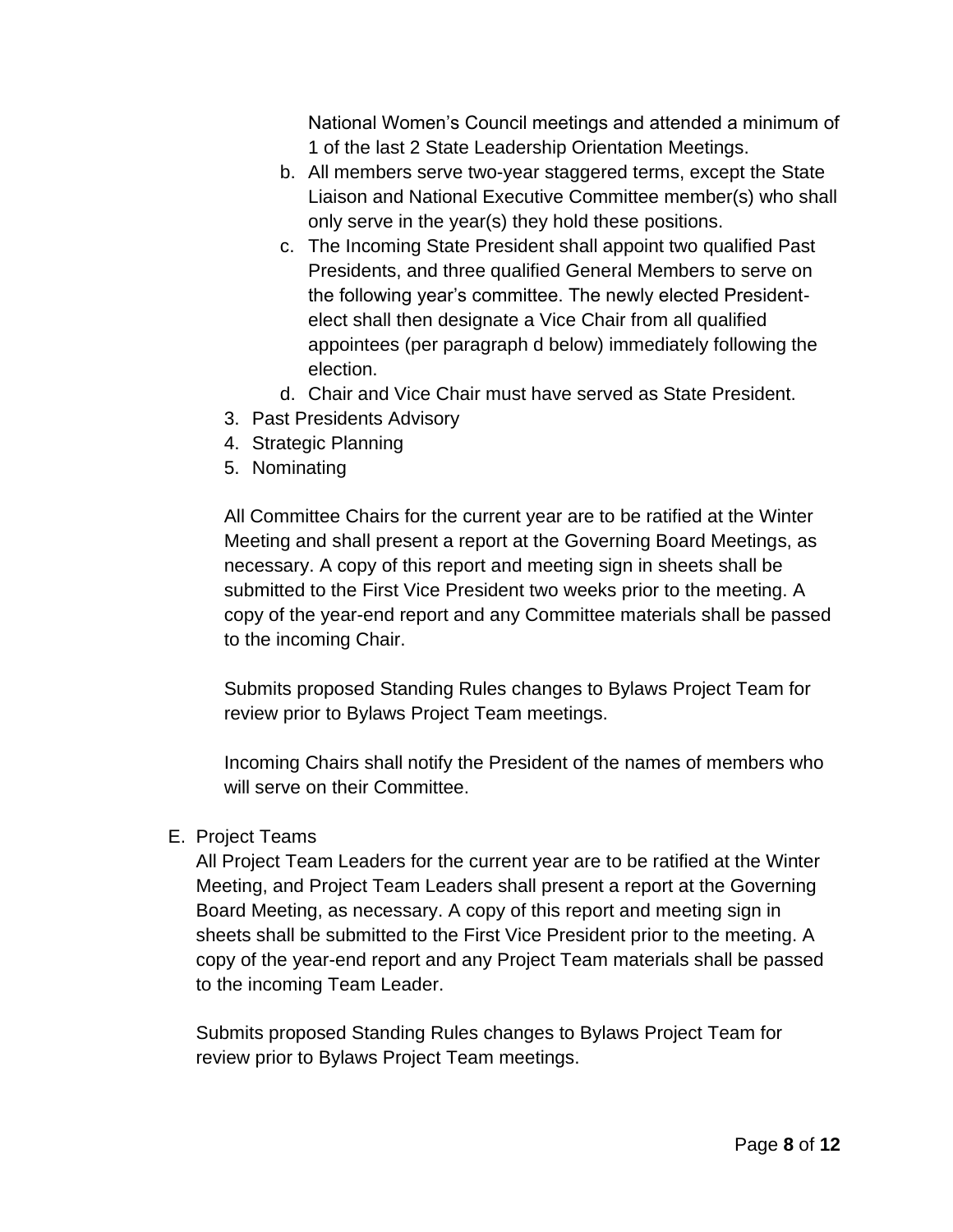Incoming Chairs shall notify the President of the names of members who will serve on their Committee.

The duties of the Project Teams are found in the Policy and Policy and Procedure Manual. The special committees include:

- 1. Affiliate Member of the Year
- 2. Emergency Response Project Team
	- a. The Emergency Response Project Team is comprised of Officers and members appointed by the President.
	- b. Emergency Response Project Team Leader Qualifications: Must have served as a Local President and State Officer.
- 3. Credentials
- 4. Entrepreneur of the Year
- 5. Member of the Year
- 6. Minutes Review
- 7. Newsletter
- 8. Bylaws

### VI. MEMBERSHIP – New Networks

- A. Upon receipt of a request for a new Network, the State Liaison should help form the Network and assist in setting up the meetings.
- B. New Networks shall be formed by the State Liaison in conjunction with the President. Past Presidents may be asked for assistance to help organize a meeting for prospective Networks.
- C. Once a New Network has been approved by National, a training session directed by the Emergency Response Team will be completed within 30-days. Training to include all business planning, budget, value package, organization chart, building Project Teams and any procedures of structure needed. All Local Officers should participate in this training.

## VII. EXPENSE REIMBURSEMENT

Budgeted travel expenses will include early full conference registration, transportation (lowest airfare available, and one standard rate checked bag, or 40 cents per mile for authorized travel), room based on double occupancy and ticketed meals for Women's Council events only with proper receipts. Hotel reimbursement is for Women's Council/Texas REALTORS®/National Association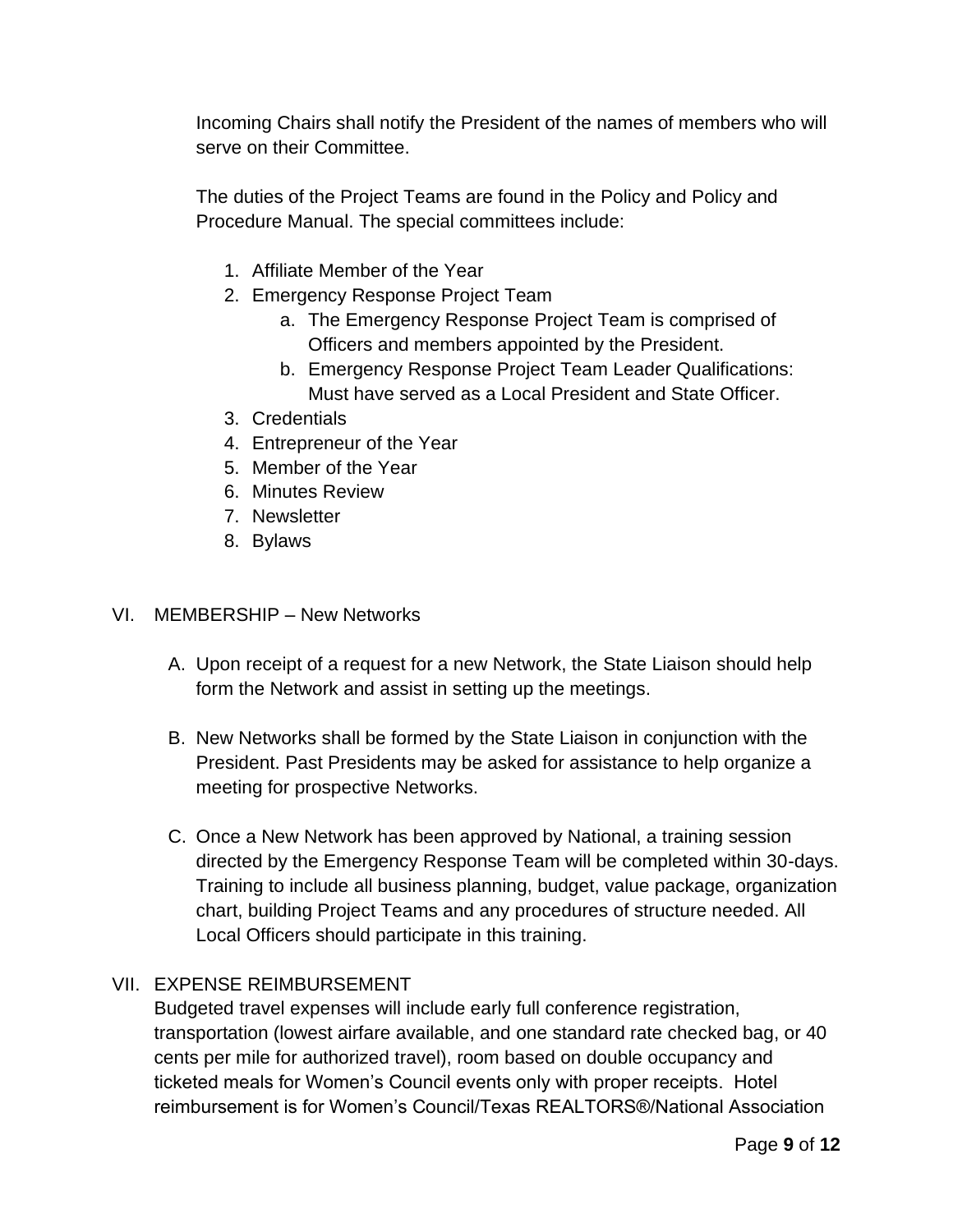of REALTORS® conference dates only. All written reports, expense reports and receipts must be received by the Treasurer within 30 days after meeting and no later than December 15th. Each receipt must include notations to identify the individual requesting reimbursement, their position and the meeting attended. Members eligible for reimbursement will sign a Funding Disclosure stating they are not receiving full or partial reimbursement form additional sources including reimbursement from their Local Network, Local Board or Association, Texas REALTORS®, National Association of REALTORS®, or their company/employer.

- A. Payment of budgeted expenses may be contingent upon the TIMELY FILING OF REQUIRED REPORTS and shall be prorated if an Officer fails to attend the required State and National meetings or does not fulfill their duties as outlined in the Bylaws and Policy and Procedure Manual.
- B. Committee and Project Team Expense Reimbursement Expense related to Committee and Project Team Meetings and supplies for their meetings shall be reimbursed according to yearly budget amounts, with prior approval from Executive Committee.
- C. Leadership Institute Reimbursement

Texas members who are selected to attend the National Leadership Institute will be eligible for reimbursement under the Leadership Identification and Development Committee budget for up to 50% of their direct expenses incurred in participation in the program, up to a maximum amount of \$2,000 per year. Eligible reimbursable expenses can include:  $\frac{1}{2}$  of the Leadership Institute registration fee, ½ the cost of required extra hotel nights for participants based on double occupancy, ½ of the Women's Council portion of registration fees to attend the meetings,  $\frac{1}{2}$  of their airfare and  $\frac{1}{2}$  the cost of reading materials, etc., required for the Institute.

NOTE: Any category of funding being received by a member serving in another state leadership position would not also be eligible for funding through the Leadership Identification and Development Committee budget as that would constitute double dipping and is not allowable.

### VIII. HONORARIUMS

- A. Past Presidents
	- 1. The Network will honor all National Presidents from the State of Texas with a scholarship presented every year in each of their names.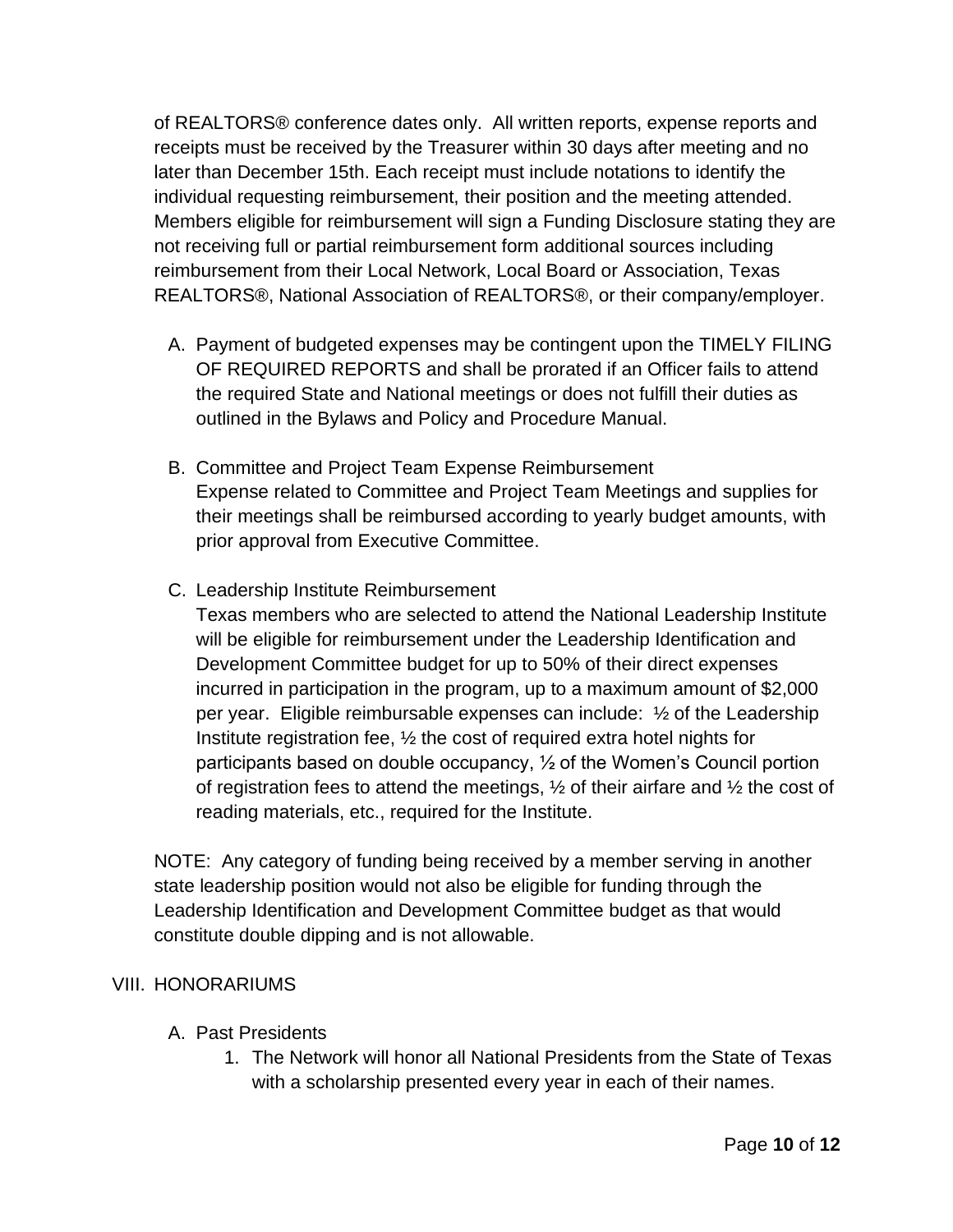- a. Three Past Presidents' Scholarships in honor of Rosanna Sumner, Joan Deal and Becky Hill will be presented at the Winter Governing Board Meeting and included in the committee report submitted.
	- i. These three scholarships are to be used for any National Association of REALTORS® or Women's Council of REALTORS® recognized designation or certification or Leadership 360 Conference, up to \$200 to offset the cost of the course(s) taken.
	- ii. Once the course is completed, a copy of the receipt of registration as well as a copy of the certificate of completion is to be submitted to the Treasurer.
- b. Seven additional Scholarships in honor of Dorothy Ingalls, Ebby Halliday, Lois Hair Bernays, Christina Leiter, Artha Garza, Vera McCarty, and Jo Ann Stevens will be presented at the Annual Conference Governing Board Meeting and included in the committee report submitted.
	- i. These seven scholarships are to be used for any National Association of REALTORS® or Women's Council of REALTORS® recognized designation, certification or meeting, Texas REALTORS® Leadership Program (TRLP), National Association of REALTORS® Leadership Program, Leadership Institute or Network 360 Leadership Conference up to \$200.
	- ii. Once the course is completed, a copy of the receipt of registration as well as a copy of the certificate of completion is to be submitted to the Treasurer.
- c. These are not "needs" based scholarships, but are offered to encourage every member to work toward their professional designations or to offset the expense of attending a state or national Women's Council meeting.
- d. Scholarship recipients have one year from the date of Award to use the Scholarship and submit all back up documentation to the Treasurer for reimbursement.
- e. Scholarship recipients can be awarded only one Scholarship within a twenty-four-month period.
- f. Scholarship is non-transferrable.
- g. Funds not used for Scholarships from the Scholarship Fund are to be transferred into the Education Reserve Fund at the end of year for future use.